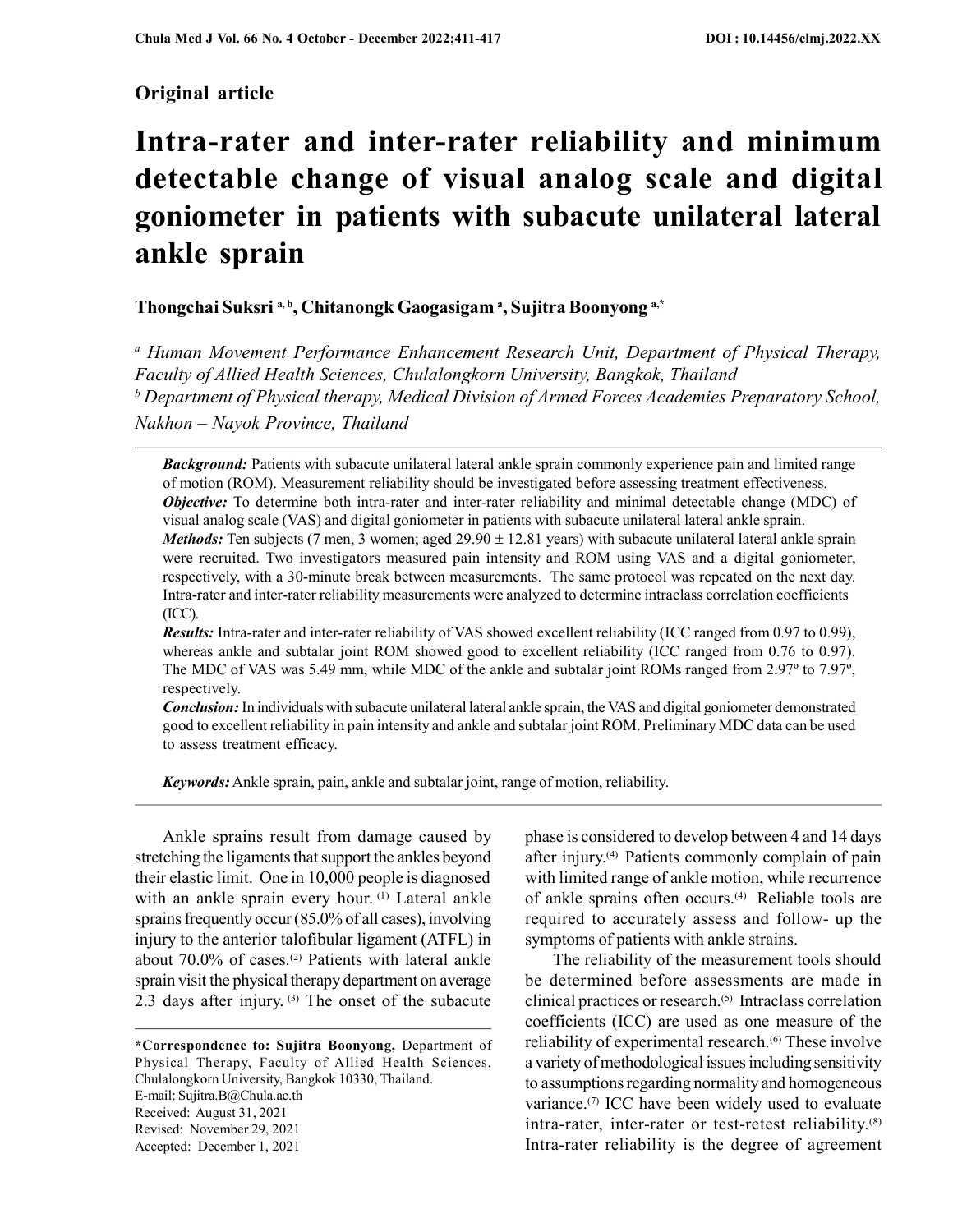among repeated tests performed by an individual rater, and usually reported using the ICC between two occasions of the individual rater.(8) Inter-rater reliability is a measure of the reliability between two different raters when measuring the same participants. Excellent inter-rater reliability presents low standard error of measurement (SEM) values.<sup>(9)</sup> The SEM presents the error in the same units as the original measurement (10) to estimate minimal detectable change (MDC). $(11)$  MDC is defined as the smallest amount of change that is higher than the SEM.(12) Therefore, MDC can detect statistically significant and clinically important improvements following physical therapy intervention. (8)

The severity of pain is represented by pain intensity and can be used to evaluate the effectiveness of the treatment intervention. Outcome measurements of pain intensity include the visual analog scale (VAS), verbal rating scales, numerical rating scales and graphical scales.(13) The VAS has been widely used in various musculoskeletal conditions in adult populations, with excellent reliability.<sup>(14)</sup> The VAS can be rapidly and easily completed by respondents, and shows high sensitivity to change. $(15)$ 

The range of motion (ROM) of the ankle and subtalar joints can be measured by a universal goniometer and a digital goniometer. A previous study reported moderate inter-rater reliability ( $ICC = 0.46$ to 0.69) when using a universal goniometer and digital goniometer to measure shoulder and elbow joint ROMs. The study also reported that intra-rater reliability of the digital goniometer (ICC =  $0.65$  to  $0.90$ ) was higher than the universal goniometer (ICC =  $0.34$ ) to 0.81). The authors recommended using a digital goniometer to measure ROM because this reduced the reading errors, was easy to use and reduced training time. (16) However, no studies have assessed the reliability and MDC of the VAS for ankle and subtalar joint ROMs in patients with subacute unilateral lateral ankle sprain.

Therefore, the purpose of this study was to determine the reliability and MDC of the VAS for ankle and subtalar joint ROMs measured using a digital goniometer in patients with subacute unilateral lateral ankle sprain.

## Materials and methods Study design

A test-retest research design was used to determine the reliability and MDC of the VAS and digital goniometer measurements in patients with subacute unilateral lateral ankle sprain. Subjects were recruited from local physical therapy clinics between April and June 2020. The study protocols have been approved by the Institutional Ethics Committee (no. 079/2020), and all subjects were informed about the purposes of the study and testing protocol before providing written informed consent.

### Subjects

Ten subjects were diagnosed by physician with subacute unilateral lateral ankle sprain (grade 1 - 2) at least 4 days and up to 14 days after injury. (17) Patients with lateral ankle sprain grade 1 present no loss of function, with decrease of ankle ROM at 5 degrees or less and swelling 0.5 cm or less, whereas grade 2 patients show some loss of function, tenderness point, decrease of ankle ROM of more than 5 degrees but less than 10 degrees and swelling more than 0.5 cm but less than 2 cm. <sup>(3)</sup> All subjects experienced pain during weight-bearing of at least 30 mm of 100 mm of VAS and ability to use a VAS for pain. Exclusion criteria were redness and warmth at the ankle sprain area.

The sample size was calculated by the formula for ICC, (18) with minimal reliability accepted (P0) at 0.50, expected reliability (P1) at 0.90, significance level at 0.05 and desired power at 0.80. The estimated required sample size was at least 9 subjects.

#### Procedures

Two investigators with three and ten years of experience as physical therapists were blinded and involved in this study. One physical therapist read and recorded the goniometer measurements. Both investigators underwent standardized training before data collection by measuring pain intensity and ankle dorsiflexion, plantarflexion, eversion and inversion ROM. Each subject was assessed for pain intensity and ROM by the two investigators on the same day, with a 30-minute interval between each investigation. A similar protocol was followed on the next day. For pain intensity assessment, subjects were asked to take two steps down a ladder, alternately using the affected side as the leading limb. Pain that occurred during weight-bearing was measured by VAS. The VAS in this study was a straight horizontal 100 mm line, where 100 mm represented the most intense level of pain and 0 mm gave no pain.  $(13, 14)$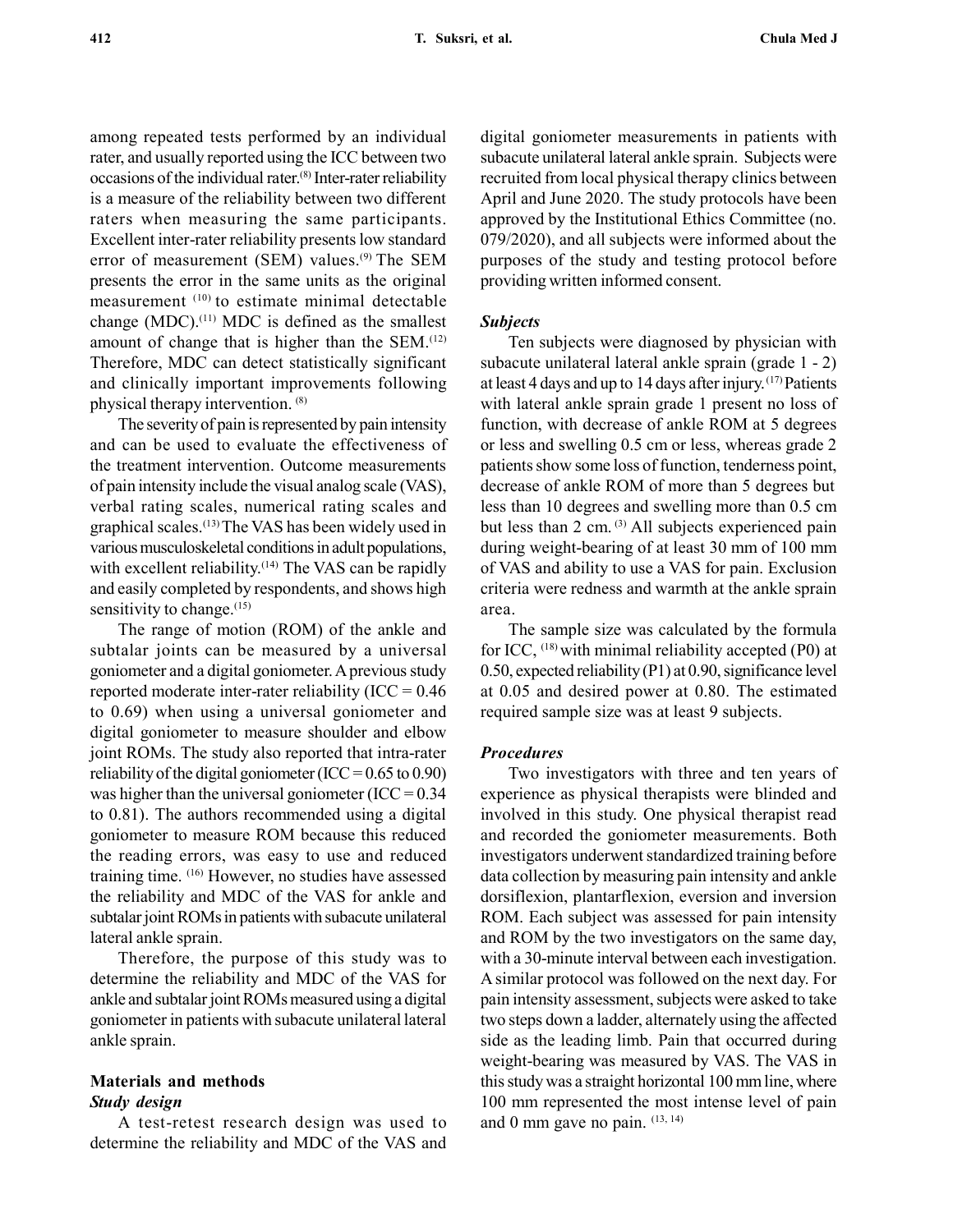Dorsiflexion, plantar flexion, eversion and inversion ROM were randomly measured with a calibrated digital goniometer (2-in-1 Digital Angle Ruler, OEM, China). For dorsiflexion and plantar flexion, the subjects were placed in a supine position with a foam roll support under the knee joint. The foot was set at zero degrees of inversion and eversion and the lower leg was stabilized to prevent knee and hip rotation. The goniometer axis was placed inferior to the lateral malleolus, and the stationary arm was kept parallel to the longitudinal axis of the fibula. The movable arm was kept parallel to the longitudinal axis of the fifth metatarsal. The subjects were asked to perform maximal ankle dorsiflexion and plantarflexion within pain limitation. For eversion and inversion, subjects were asked to sit on the side of the bed with 90-degree knee flexion. The goniometer axis was placed over the anterior aspect of the ankle at the midpoint between the malleolus, and the stationary arm was kept anterior to the midline of the lower leg, using the tibia tuberosity for reference. The movable arm was kept anterior to the midline of the second metatarsal. (19) The subjects were asked to perform maximal subtalar joint eversion and inversion within pain limitation. Patients were allowed to rest for one minute between each direction. Each measurement was recorded for three trials, with the averaged value used for data analysis.

#### Statistical analysis

All data were analyzed using the SPSS program version 22.0 for Windows. Both intra-rater and inter-rater reliabilities were calculated by the ICC. The intra-rater reliabilities were used in the ICC  $_3$  <sub>1)</sub> model, whereas inter-rater reliability was used in the ICC  $_{(2,1)}$  model for measurements of pain intensity and  $\overline{ROM}$ .  $P < 0.05$  was considered to indicate statistical significance.

ICC values less than 0.50 indicated poor reliability, 0.50 to 0.75 indicated moderate reliability, 0.75 to 0.90 indicated good reliability and more than 0.90 indicated excellent reliability. (5)

The standard error of measurement (SEM) was used to present the error in units of measurements and calculated as standard deviation (SD) pooled variance  $\times$   $\sqrt{1-ICC.^{(20)}}$  The minimal detectable change (MDC) is the minimal change that falls outside the measurement error of an instrument used to measure a symptom. <sup>(21)</sup> MDC was calculated at  $1.96 \times$  SEM or  $2.77 \times$  SEM. <sup>(22)</sup>

### Results

| Demographic and clinical               | <b>Subjects</b>   |  |
|----------------------------------------|-------------------|--|
| characteristics                        | $(n = 10)$        |  |
| <b>Gender</b>                          |                   |  |
| Male $[n(\%)]$                         | 7(70.00)          |  |
| Female $\lceil n \binom{0}{0} \rceil$  | 3(30.00)          |  |
| Age (years) <sup>a</sup>               | $29.90 \pm 12.81$ |  |
| Height $(cm)^a$                        | $169.00 \pm 7.03$ |  |
| Weight $(kg)^a$                        | $65.00 \pm 5.85$  |  |
| BMI (kg/m <sup>2</sup> ) <sup>a</sup>  | $22.82 \pm 2.52$  |  |
| Duration of injury (days) <sup>a</sup> | $7.80 \pm 3.52$   |  |
| Side of injury                         |                   |  |
| Right $[n (\%)]$                       | 6(60.00)          |  |
| Left $(n \binom{0}{0})$                | 4(40.0)           |  |
| <b>Severity of injury</b>              |                   |  |
| Grade $1 [n (\%)]$                     | 1(10.00)          |  |
| Grade $2 [n (\%)]$                     | 9(90.00)          |  |
| VAS scores                             |                   |  |
| Resting (mm)                           | $9.00 \pm 11.00$  |  |
| Weight-bearing $(mm)^a$                | $43.00 \pm 14.18$ |  |

Table 1. Demographic data and baseline clinical characteristics.

 $a = Mean \pm SD$ ; VAS = visual analog scale; BMI = body mass index.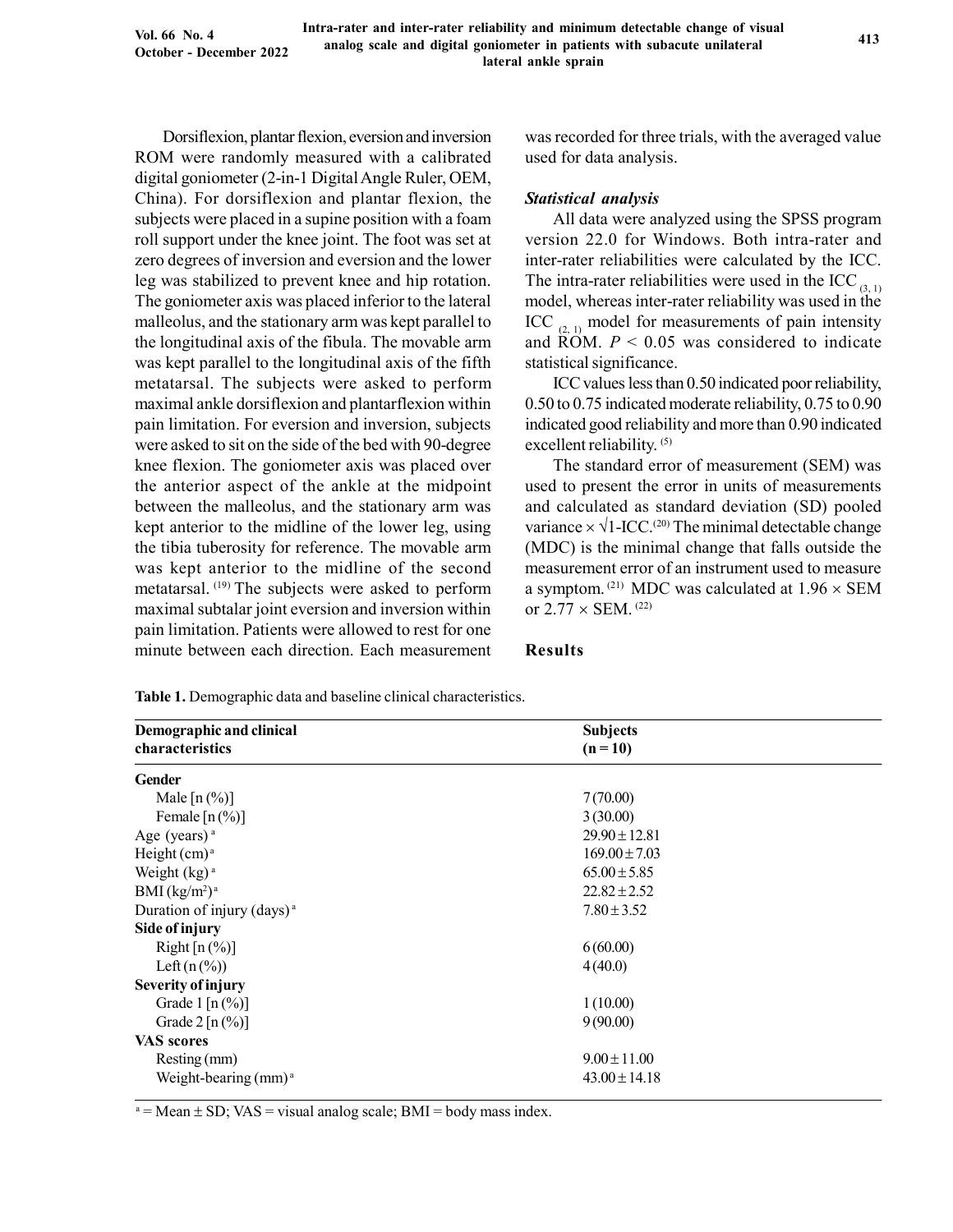Ten participants (7 men, 3 women; average age  $29.90 \pm 12.81$  years) diagnosed with subacute unilateral lateral ankle sprain were enrolled in this study. Their demographics and clinical characteristic data were recorded as mean value, standard deviation (SD) and percent (Table 1).

Both investigators showed excellent intra-rater reliability for the measurement of pain intensity, whereas ankle and subtalar joint ROM presented good to excellent reliability. The ICC  $_{(3, 1)}$  values of pain intensity ranged from 0.986 to 0.994, whereas the ICC  $_{(3,1)}$  values of ROMs ranged from 0.843 to 0.977,

as shown in Table 2. Inter-rater reliabilities for pain intensity showed excellent reliability, with ankle and subtalar joint ROMs giving good to excellent reliability. The ICC  $_{(2, 1)}$  values of pain intensity ranged from 0.97 to  $0.98$ , whereas the ICC <sub>(2, 1)</sub> values of ROMs ranged from 0.755 to 0.905, as shown in Table 3. The VAS determined the SEM and MDC as 1.58 mm and 5.49 mm, respectively. The ankle and subtalar joint ROMs showed that the SEM and MDC ranged from  $1.07$ <sup>o</sup> to  $2.88$ <sup>o</sup> and from  $2.97$ <sup>o</sup> to  $7.97$ <sup>o</sup>, respectively (Table 4).

**Table 2.** Intraclass correlation coefficients (ICC) of intra-rater reliability ICC<sub>(3, 1)</sub> for two outcome measurements by VAS and digital goniometer.

| <b>Outcome measurements</b> | Intra-rater reliability |         |          |                 |  |  |  |
|-----------------------------|-------------------------|---------|----------|-----------------|--|--|--|
|                             | <b>Rater</b> I          | P-value | Rater II | <i>P</i> -value |  |  |  |
| Pain intensity (VAS)        | 0.986                   | 0.001   | 0.994    | 0.001           |  |  |  |
| Ankle dorsiflexion          | 0.843                   | 0.007   | 0.977    | 0.001           |  |  |  |
| Ankle plantarflexion        | 0.900                   | 0.001   | 0.928    | 0.001           |  |  |  |
| Ankle eversion              | 0.851                   | 0.005   | 0.886    | 0.002           |  |  |  |
| Ankle inversion             | 0.944                   | 0.001   | 0.869    | 0.003           |  |  |  |

**Table 3.** Intraclass correlation coefficients (ICC) of inter-rater reliability ICC  $_{(2,1)}$  for outcome measurements on two occasions by VAS and digital goniometer.

| <b>Variables</b>       | Trial 1          |                                           |                      | Trial 2     |                  |                                     |                      |                 |
|------------------------|------------------|-------------------------------------------|----------------------|-------------|------------------|-------------------------------------|----------------------|-----------------|
|                        | Rater 1          | Rater 2                                   | $\text{ICC}_{(2,1)}$ | $P$ - value | <b>Rater 1</b>   | Rater 2                             | $\text{ICC}_{(2,1)}$ | <i>P</i> -value |
| Pain intensity         |                  |                                           |                      |             |                  |                                     |                      |                 |
| $VAS$ (mm)             | $42.15 \pm 8.65$ | $41.95 \pm 8.29$                          | 0.978                | 0.001       | $41.25 + 8.81$   | $41.55 \pm 7.32$                    | 0.974                | 0.001           |
| <b>Range of motion</b> |                  |                                           |                      |             |                  |                                     |                      |                 |
| Dorsiflexion $(°)$     | $11.42 \pm 5.55$ | $12.40 \pm 6.26$                          | 0.895                | 0.001       | $10.73 + 4.35$   | $12.36 \pm 5.92$                    | 0.755                | 0.024           |
| Plantarflexion $(°)$   |                  | $34.48 \pm 13.97$ $33.35 \pm 11.72$ 0.781 |                      | 0.017       |                  | $35.23 \pm 12.92$ $33.64 \pm 12.54$ | 0.894                | 0.001           |
| Eversion $(°)$         | $9.24 \pm 5.41$  | $11.54 \pm 3.90$                          | 0.783                | 0.016       | $10.39 \pm 4.64$ | $12.54 \pm 4.75$                    | 0.905                | 0.001           |
| In version $(°)$       | $20.88 \pm 5.94$ | $19.43 \pm 8.30$                          | 0.851                | 0.005       | $21.35 + 7.56$   | $18.31 + 7.63$                      | 0.898                | 0.001           |

Table 4. Standard error of measurement (SEM) and minimal detectable change (MDC) of visual analog scale and digital goniometer.

| <b>Outcome measurements</b> | <b>SEM</b> | <b>MDC</b> |  |
|-----------------------------|------------|------------|--|
| Pain intensity              | 1.58       | 5.49       |  |
| Ankle dorsiflexion          | 1.07       | 2.97       |  |
| Ankle plantarflexion        | 2.81       | 7.79       |  |
| Ankle eversion              | 1.24       | 3.43       |  |
| Ankle inversion             | 2.88       | 7.97       |  |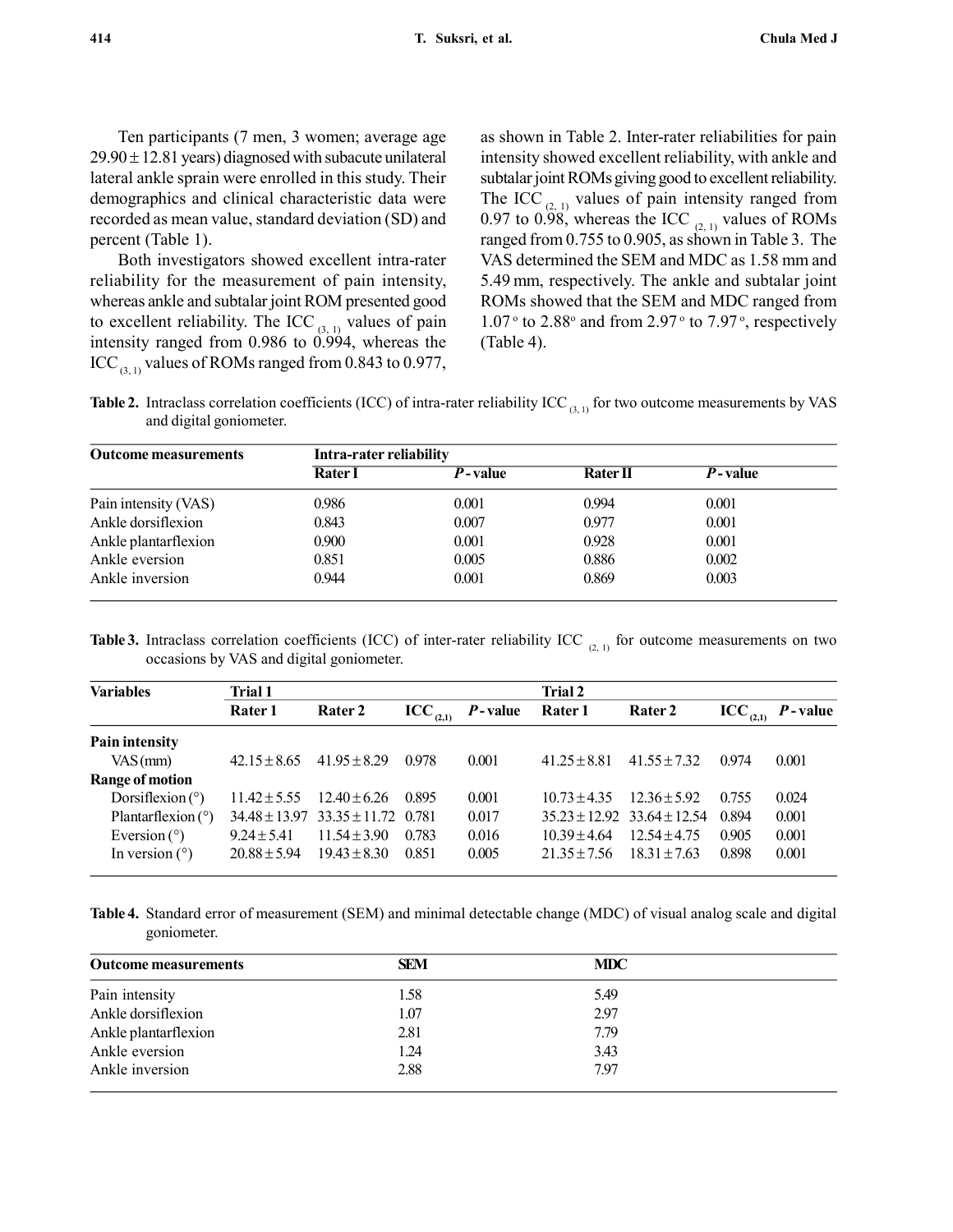Intra-rater and inter-rater reliability and minimum detectable change of visual analog scale and digital goniometer in patients with subacute unilateral lateral ankle sprain

#### Discussion

This study investigated intra-rater and inter-rater reliability of pain intensity measurements during weight-bearing and active ROMs of the ankle and subtalar joints in patients diagnosed with subacute unilateral lateral ankle sprain. Results reported excellent intra-rater and inter-rater reliability of VAS, and good to excellent intra-rater and inter-rater reliability of the digital goniometer. The study also measured minimal detectable change (MDC) when using both the VAS and digital goniometer.

Intra-rater reliability of the VAS was excellent (ICC ranged from 0.98 to 0.99). A previous study of the intra-rater reliability for VAS of pain limitation measurements in patients in other areas also reported good reliability (ICC =  $0.90$ ).<sup>(23)</sup> This study was conducted with a one-day interval between sessions, similar to the current study. A previous study of interrater reliability for VAS measurements in patients with knee osteoarthritis also reported excellent results (ICC ranged from 0.96 to 0.98).<sup>(24)</sup> This range of ICC values was similar to our study (ICC =  $0.97$ ). Moreover, the VAS in our study had an MDC of 5.49 mm. A previous study reported that the VAS in patients with knee osteoarthritis had a lower MDC value of =  $0.08$  mm. <sup>(24)</sup> Hence, the MDC was specific to each condition.

In our study, ankle dorsiflexion ROM measured by a digital goniometer showed good to excellent intrarater and inter-rater reliability. A previous study assessing intra-rater reliability of a digital goniometer in a normal population presented that ankle dorsiflexion showed excellent reliability (ICC ranged from 0.96 to 0.97) <sup>(25)</sup> when performed in a weight-bearing position to reflect available ROMs during functional abilities such as walking and running.  $(25)$  Ankle dorsiflexion ROMs measured during either weight or non-weight bearing condition yielded high intra-rater reliability. Therefore, ankle dorsiflexion ROM did not require measurement in a weight-bearing position, especially in patients with ankle pain.

Ankle plantar flexion ROM, as well as subtalar joint inversion and eversion ROM were measured by a digital goniometer and demonstrated good to excellent intra-rater and inter-rater reliability. These findings were consistent with earlier universal goniometer research. A study of plantarflexion ROM showed good to excellent intra-rater and interrater reliability (ICC ranged from 0.79 to 0.97).  $(26)$ Furthermore, previous research of subtalar joint inversion and eversion ROM in patients with various ankle conditions reported good to excellent intra-rater reliability (ICC ranged from 0.91 to 0.96 and 0.82 to 0.93, respectively) and moderate inter-rater reliability (ICC 0.73 and 0.62, respectively).<sup>(27)</sup> Our study recorded high intra- and inter-rater reliability of subtalar joint ROM since subtalar joint orientation and bony landmarks for measurement were both considered. In a non-weight bearing position, the ankle was in plantar flexion. When measuring subtalar joint inversion and eversion, movements were performed in combination with plantarflexion and adduction, and dorsiflexion and abduction, respectively. Therefore, the investigator should accurately align the goniometry axis to cover the entire range of the subtalar joint axis. (27) Our study evaluated the second measurement one day apart, related to physical therapy treatment follow up commonly conducted one or two days apart. Pain intensity in patients with subacute unilateral lateral ankle sprain did not change in one day without treatment intervention. (28) Investigators also advised all participants to avoid putting weight on the affected foot or any activity that could aggravate the symptoms.

Our study reported excellent intra-rater and interrater reliability of VAS, with good to excellent intrarater and inter-rater reliability of the digital goniometer, and also provided MDC in patients with subacute unilateral lateral ankle sprain. Results gave MDC of the VAS during weight-bearing for ankle dorsiflexion, ankle plantarflexion, subtalar joint eversion and inversion ROM at 2.97º, 7.79º, 3.43º and 7.79º, respectively.  $(25-27)$  MDC values in this study were lowest for scores of VAS and digital goniometer used to measure pain intensity and ROM, and not due to measurement error. The results suggested that the MDC can be used as a preliminary assessment for patients with subacute unilateral lateral ankle sprain.

One limitation of this study was that a minimal clinically important difference (MCID) value was not determined. Future studies should investigated the MCID value, and follow up improvements in patients with subacute unilateral lateral ankle sprain. Our findings can increase the confidence of clinicians when using the VAS and a digital goniometer to evaluate the treatment of patients with subacute unilateral lateral ankle sprain.

#### Conclusions

Intra-rater and inter-rater reliability of the VAS and digital goniometer in patients with subacute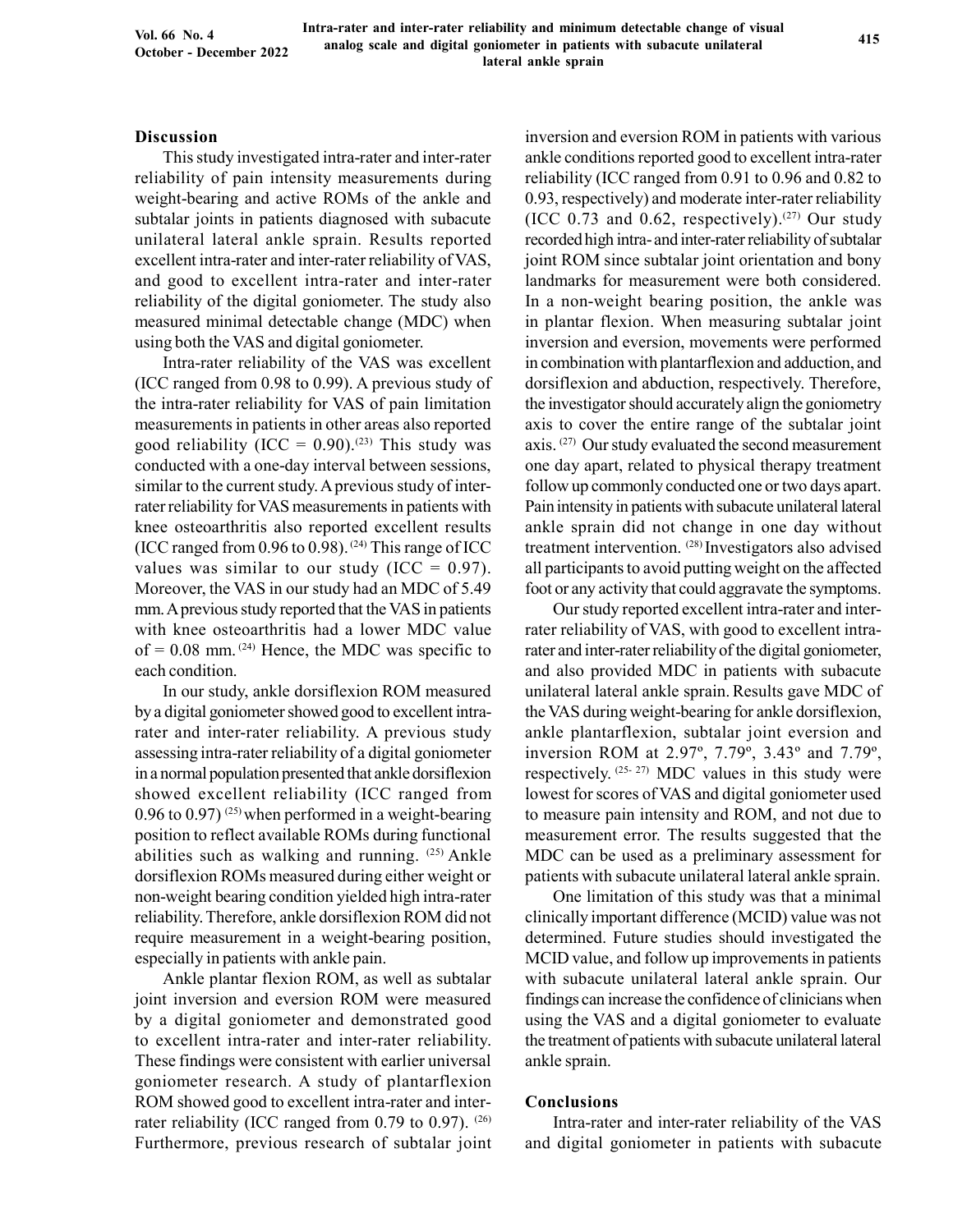unilateral lateral ankle sprain were good to excellent. The MDC of pain intensity and ROM measured by the VAS and a digital goniometer can be used to assess treatment efficacy for patients suffering from subacute unilateral lateral ankle sprain.

### Acknowledgments

This study was supported by the Scholarship from the Graduate School, Chulalongkorn University to commemorate the 72nd Anniversary of his Majesty King Bhumibol Aduladej Fund and the 90<sup>th</sup> Anniversary Chulalongkorn University Fund (Ratchadaphiseksomphot Endowment Fund) (No. GCUGR1125632123M).

## Conflict of interest

The authors, hereby, declare no conflict of interest.

## References

- 1. Prado MP, Mendes AA, Amodio DT, Camanho GL, Smyth NA, Fernandes TD. A comparative, prospective, and randomized study of two conservative treatment protocols for first-episode lateral ankle ligament injuries. Foot Ankle Int 2014;35:201-6.
- 2. Ferran NA, Maffulli N. Epidemiology of sprains of the lateral ankle ligament complex. Foot Ankle Clin 2006;11:659-62.
- 3. Wells B, Allen C, Deyle G, Croy T. Management of acute grade II lateral ankle sprain with an emphasis on ligament protection: a descriptive case series. Int J Sports Phys Ther 2019; 14:445-8.
- 4. Konradsen L, Bech L, Ehrenbjerg M, Nickelsen T. Seven years follow-up after ankle inversion trauma. Scand J Med Sci Sports 2002;12:129-35.
- 5. Koo TK, Li MY. A guideline of selecting and reporting intraclass correlation coefficients for reliability research. J Chiropr Med 2016;15:155-63.
- 6. Liljequist D, Elfving B, Skavberg Roaldsen K. Intraclass correlation – A discussion and demonstration of basic features. PLoS One 2019;14:e0219854.
- 7. Bobak CA, Barr PJ, O'Malley AJ. Estimation of an inter-rater intra-class correlation coefficient that overcomes common assumption violations in the assessment of health measurement scales. BMC Med Res Methodol 2018;18:93.
- 8. Portney LG, Watkins MP. Foundations of clinical research: Applications to practice. 2nd ed. Upper Saddle River: Prentice Hall Health; 2000.
- 9. Shrout PE, Fleiss JL. Intraclass correlations: uses in assessing rater reliability. Psychol Bull 1979;86:420-8.
- 10. Stratford PW, Goldsmith CH. Use of the standard error as a reliability index of interest: an applied example using elbow flexor strength data. Phys Ther 1997;77:745-50.
- 11. Villalba FJ, Policastro PO, Soliño S, Andreu M, Novoa GA, Raguzzi IA, et al. Standard measurement error and minimal detectable change of the Back-PAQ ArgSpan questionnaire: Secondary analysis. Musculoskelet Sci Pract 2021;51:102315.
- 12. Stipancic KL, Yunusova Y, Berry JD, Green JR. Minimally detectable change and minimal clinically important difference of a decline in sentence intelligibility and speaking rate for individuals with amyotrophic lateral sclerosis. J Speech Lang Hear Res 2018;61:2757-71.
- 13. Cook KF, Dunn W, Griffith JW, Morrison MT, Tanquary J, Sabata D, et al. Pain assessment using the NIH Toolbox. Neurology 2013;80:S49-S53.
- 14. Hawker GA, Mian S, Kendzerska T, French M. Measures of adult pain: Visual analog scale for pain (VAS Pain), numeric rating scale for pain (NRS Pain), mcgill pain questionnaire (MPQ), short-form mcgill pain questionnaire (SF-MPQ), chronic pain grade scale (CPGS), short form-36 bodily pain scale (SF-36 BPS), and measure of intermittent and constant osteoarthritis pain (ICOAP). Arthritis Care Res (Hoboken) 2011;63: S240-S52.
- 15. Briggs M, Closs JS. A descriptive study of the use of visual analogue scales and verbal rating scales for the assessment of postoperative pain in orthopedic patients. J Pain Symptom Manage 1999;18:438-46.
- 16. Carey MA, Laird DE, Murray KA, Stevenson JR. Reliability, validity, and clinical usability of a digital goniometer. Work 2010;36:55-66.
- 17. Lynch SA. Assessment of the injured ankle in the athlete. J Athl Train 2002;37:406-12.
- 18. Walter SD, Eliasziw M, Donner A. Sample size and optimal designs for reliability studies. Stat Med 1998; 17:101-10.
- 19. White DJ, Norkin CC. Basic concepts. In: Norkin CC, White DJ, eds. Measurement of Joint Motion: A guide to goniometry,  $5<sup>th</sup>$  ed. McGraw-Hill Education; 2016.
- 20. Musselwhite DJ, Wesolowski BC. Standard error of measurement. 1st ed: SAGE Publishing; 2018. p.1588-90.
- 21. Kovacs FM, Abraira V, Royuela A, Corcoll J, Alegre L, Tomás M, et al. Minimum detectable and minimal clinically important changes for pain in patients with nonspecific neck pain. BMC Musculoskelet Disord 2008;9:43.